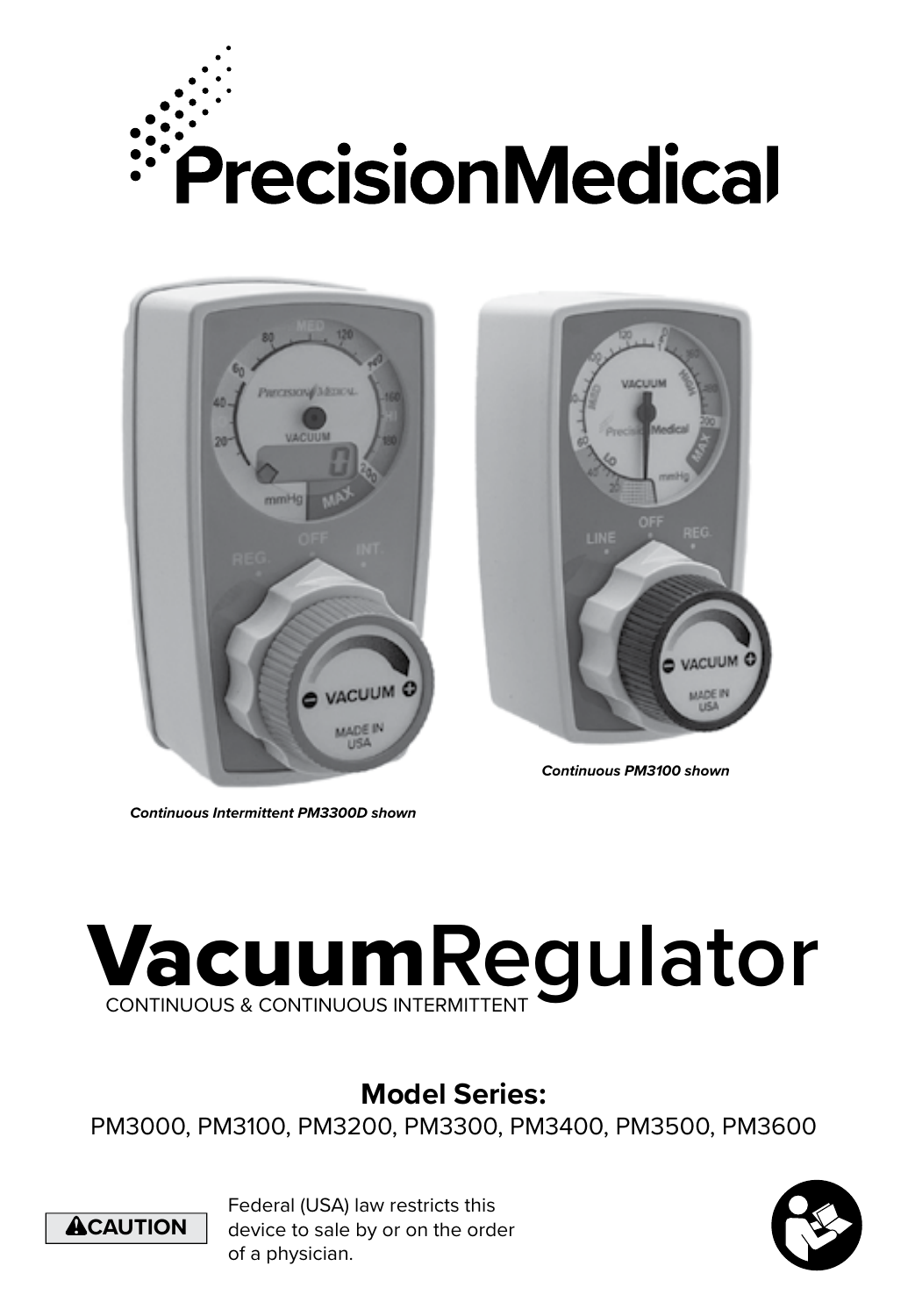# **CONTENTS**

| Continuous Series (PM3000, PM3100, PM3500 & PM3600) |           |
|-----------------------------------------------------|-----------|
|                                                     |           |
|                                                     |           |
|                                                     |           |
|                                                     |           |
|                                                     |           |
| Continuous Intermittent Series (PM3300 & PM3400)    |           |
|                                                     |           |
|                                                     |           |
|                                                     |           |
|                                                     |           |
|                                                     |           |
|                                                     |           |
|                                                     |           |
|                                                     |           |
|                                                     |           |
|                                                     |           |
|                                                     |           |
|                                                     |           |
| <u>I imited Warranty [1996]</u>                     | $\sim$ 15 |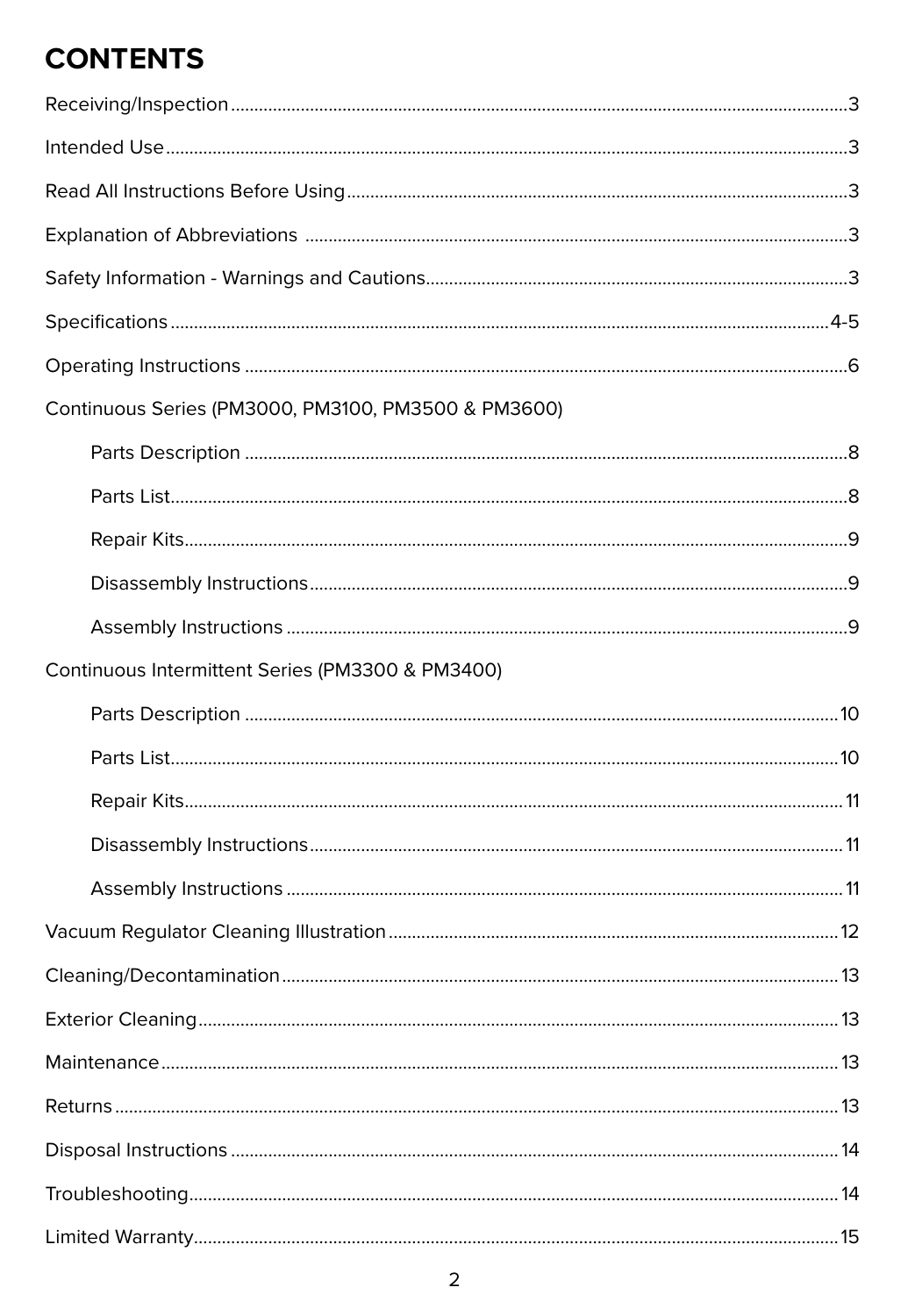# **RECEIVING / INSPECTION**

Remove the Precision Medical, Inc. *Vacuum Regulator* from the packaging and inspect for damage. If there is any damage, DO NOT USE and contact your Provider.

### **INTENDED USE**

The devices are intended to control and show the amount of vacuum from a central vacuum system used in various medical suctioning procedures.

# **READ ALL INSTRUCTIONS BEFORE USING**

This manual instructs a Professional to install and operate the *Vacuum Regulator*. This is provided for your safety and to prevent damage to the Vacuum Regulator. If you do not understand this manual, DO NOT USE the Vacuum Regulator and contact your Provider.

# **EXPLANATION OF ABBREVIATIONS**

l/min Liters Per Minute

mmHg Millimeters of Mercury

inHq Inches of Mercury

kPa Kilopascal

# **SAFETY INFORMATION - WARNINGS AND CAUTIONS**



**AWARNING** Indicates a potentially hazardous situation which, if not avoided, could result in death or serious injury.



**ACAUTION** Indicates a potentially hazardous situation which, if not avoided, may result in minor or moderate injury.



**CAUTION** Used without the safety alert symbol indicates a potentially hazardous situation which, if not avoided, may result in property damage.



CONSULT ACCOMPANYING DOCUMENTS



There are no components in this product made with natural rubber latex.

# **AWARNING**

**DO NOT** use this Vacuum Regulator for anything other than its Intended Use. Personal injury and/or damage to Regulator may result from misuse.

Only personnel instructed and trained in its use should operate this Vacuum Regulator.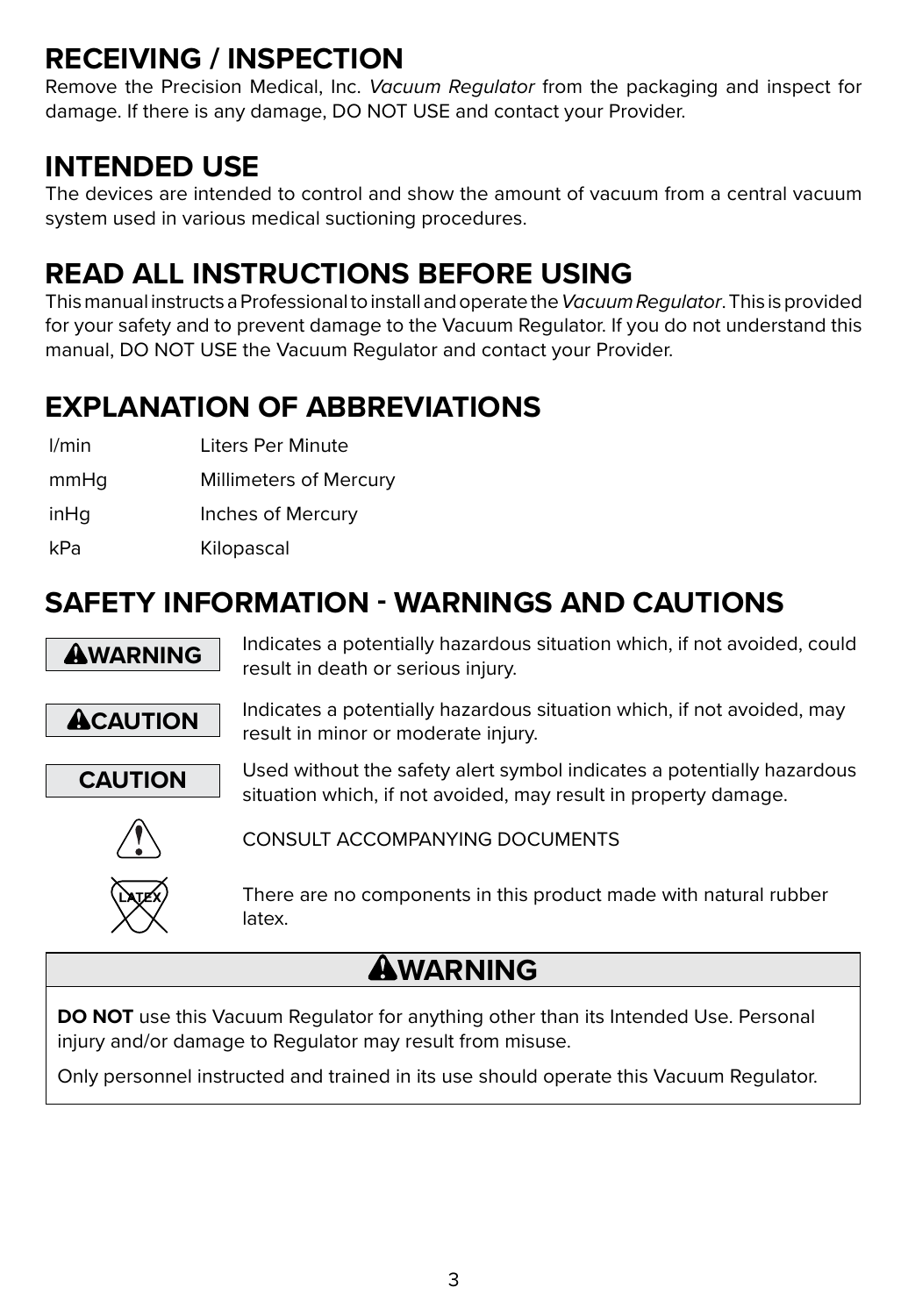### **SPECIFICATIONS**

| <b>GAUGE RANGE: *Counterclockwise direction</b> |                                    |                  |                          |
|-------------------------------------------------|------------------------------------|------------------|--------------------------|
| PM3000:                                         | 0-200 mmHg - Full Vacuum           | *PM3300E:        | 0-200 mmHg (0-26 kPa)    |
| *PM3000E:                                       | 0-200 mmHg (0-26 kPa)              | *PM3300EHV:      | 0-300 mmHg (0-40kPa)     |
| <b>PM3000HV:</b>                                | 0-300 mmHg - Full Vacuum           | <b>PM3300HV:</b> | 0-300 mmHg - Full Vacuum |
| <b>PM3100:</b>                                  | 0-200 mmHg - Full Vacuum           | PM3400:          | $0-150$ mmHq             |
| *PM3100E:                                       | 0-200 mmHg (0-26 kPa)              | *PM3400E:        | 0-150 mmHg (0-20kPA)     |
| *PM3100EHV:                                     | 0-300 mmHg (0-40kPa)               | <b>PM3500:</b>   | $0-150$ mmHq             |
| PM3200:                                         | 0-100 kPa (750 mmHg) - Full Vacuum | *PM3500E:        | 0-200 mmHg (0-26 kPa)    |
| *PM3200E:                                       | 0-100 kPa (750 mmHg) - Full Vacuum | <b>PM3600:</b>   | $0-760$ mmHq             |
| PM3300:                                         | 0-200 mmHg - Full Vacuum           | *PM3600E:        | 0-760 mmHg (0-100 kPa)   |

#### **GAUGE ACCURACY:**

| <b>Analog Gauge:</b>        | $± 5\%$ of MAX                    |
|-----------------------------|-----------------------------------|
| Digital/Analog, Dual Gauge: |                                   |
| Digital Display:            | ± 1% of Full Scale                |
| Analog Gauge:               | ± 5% of MAX within ref. Indicator |

#### **VACUUM PORTS:**

1/8 NPT Female

| <b>MODES OF OPERATION:</b>           |                                                                                            |
|--------------------------------------|--------------------------------------------------------------------------------------------|
| PM3000, PM3200E,                     | OFF - No Vacuum                                                                            |
| <b>PM3500 Series:</b>                | REG. - (Regulated) provides an adjustable,<br>continuous vacuum level                      |
| PM3100, PM3200E3,<br>PM3600, Series: | LINE - Provides maximum, continuous vacuum<br>from the vacuum source                       |
|                                      | OFF - No Vacuum                                                                            |
|                                      | REG. - (Regulated) provides an adjustable,<br>continuous vacuum level                      |
| PM3300, PM3400<br>Series:            | REG. - (Regulated) provides an adjustable,<br>continuous vacuum level                      |
|                                      | OFF - No Vacuum                                                                            |
|                                      | INT. - (Intermittent) provide an adjustable vacuum<br>level that cycles between ON and OFF |
|                                      |                                                                                            |

*Specifications are subject to change without prior notice.*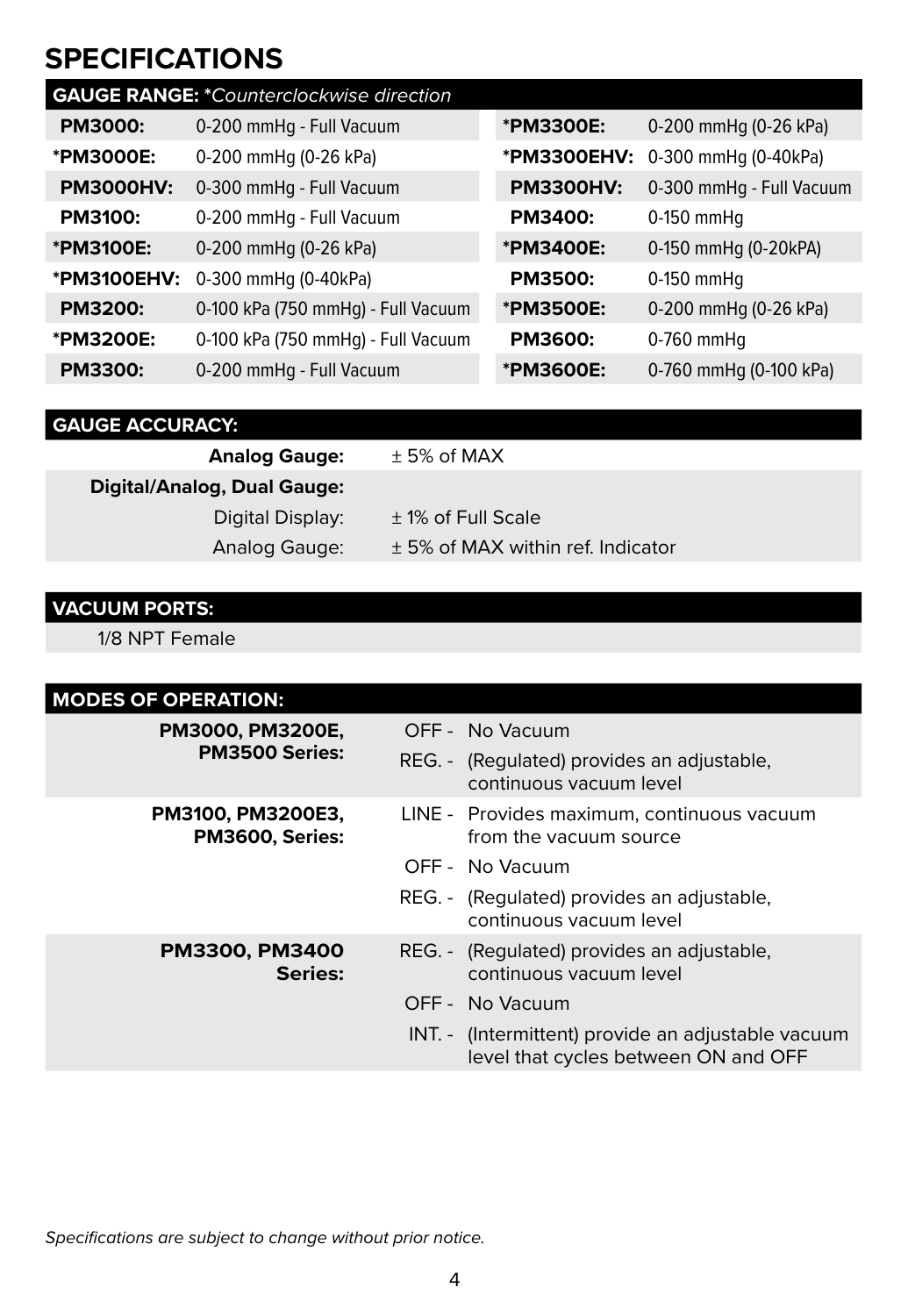| <b>FLOW RATES:</b>                |             |              |
|-----------------------------------|-------------|--------------|
| *PM3000, PM3100, PM3200 & PM3500: | <b>REG</b>  | 50 l/min     |
|                                   | <b>LINE</b> | 55 l/min     |
| <b>**PM3600 SERIES:</b>           | <b>REG</b>  | $71$ $l/min$ |
|                                   | <b>LINE</b> | $82$ $l/min$ |
| *PM3300:                          | <b>REG</b>  | 50 l/min     |
|                                   | <b>INT</b>  | $10$ $l/min$ |
| *PM3400:                          | <b>REG</b>  | 50 l/min     |
|                                   | <b>INT</b>  | $3$ $l/min$  |

\* MAXIMUM FLOW IS OBTAINED WITH A VACUUM SOURCE OF 21" Hg (71.1 kPa)

\*\* MAXIMUM FLOW IS OBTAINED WITH A VACUUM SOURCE OF 25" Hg (84.6 kPa)

| <b>MAXIMUM VACUUM:</b> |                                                                        |                         |
|------------------------|------------------------------------------------------------------------|-------------------------|
|                        | <b>PM3000 &amp; PM3100:</b> REG. Mode @ Full Vac - 396 mmHq (53 kPa)   |                         |
|                        | <b>PM3200:</b> REG. Mode @ Full Vac - 750 mmHg (100 kPa)               |                         |
|                        | <b>PM3300 &amp;PM3300HV:</b> REG. Mode @ Full Vac - 396 mmHq (53 kPa)  |                         |
|                        | <b>PM3400 &amp; PM3500D:</b> Restricted to 170 mmHg $(23 \text{ kPa})$ | $\pm$ 10 mmHg (1.3 kPa) |
|                        | <b>PM3500E:</b> Restricted to 160 mmHq (21 kPa)                        | $\pm$ 10 mmHg (1.3 kPa) |
|                        |                                                                        |                         |

**PM3600:** REG. Mode @ Full Vac - 760 mmHg (101 kPa)

#### **INTERMITTENT CYCLE TIME:**

Factory set at approximately sixteen (16) seconds ON and eight (8) seconds OFF (reference only)

#### **OPERATING ENVIRONMENTAL LIMITS:**

0°F to 122°F (-18°C to 50°C)

#### **RECOMMENDED ENVIRONMENTAL OPERATING LIMITS:**

55°F to 85°F (13°C to 29°C)

#### **STORAGE ENVIRONMENTAL LIMITS:**

Temperature Range: -4°F to 140°F (-20°C to 60°C)

Humidity: Max 95% Non-condensing

#### **Battery** *(Digital Vacuum Gauge Models ONLY)***:**

3 Volt Lithium, ½ AA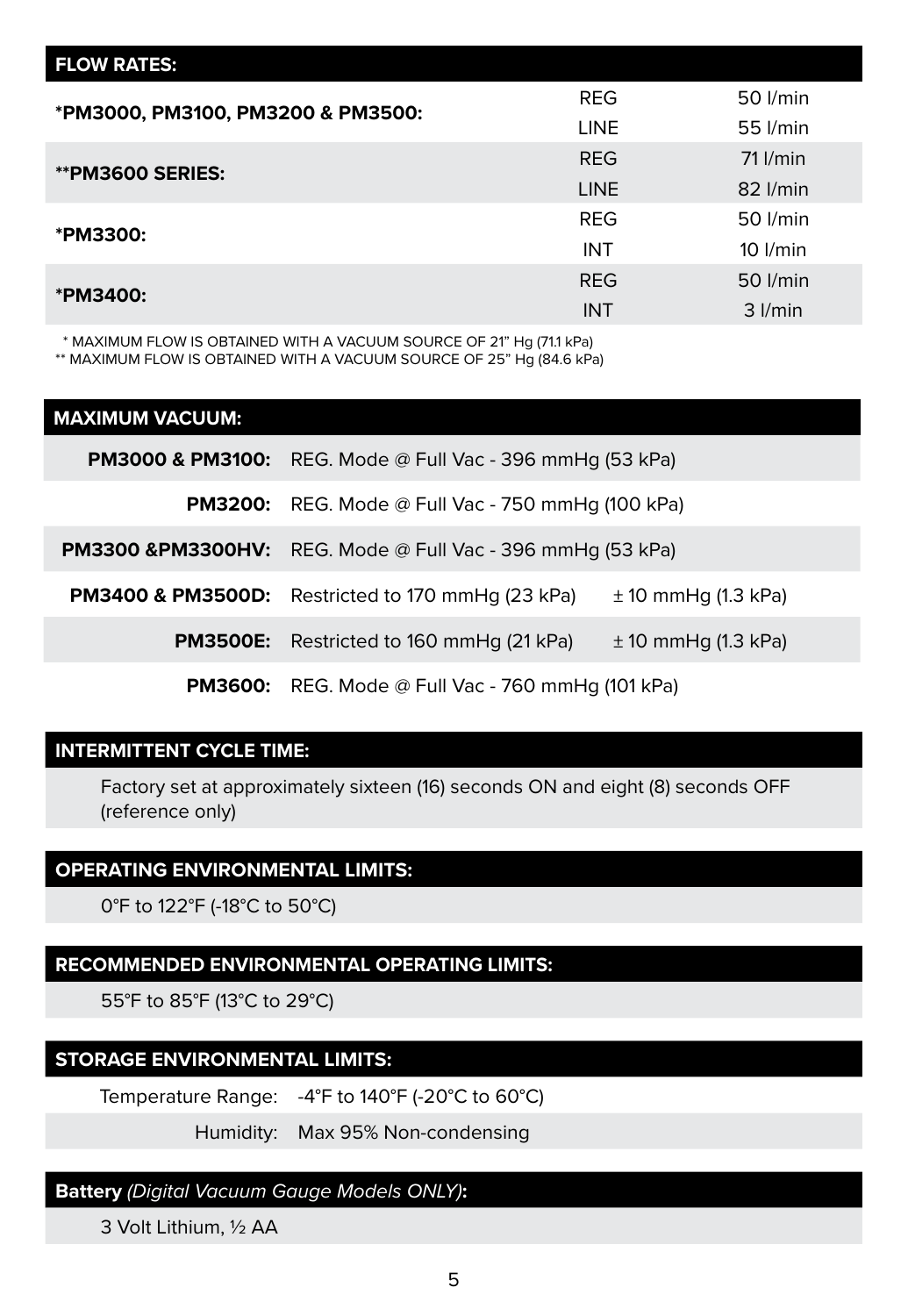# **OPERATING INSTRUCTIONS**

### **CAUTION**

Inspect the Vacuum Regulator for visual damage before use, DO NOT USE if damaged.

Failure to implement recommended protective devices may cause product contamination, malfunction and/or failure.

Contamination of the product voids all warranty claims.

**NOTE:** The vacuum regulator does not contain any protection from the ingress or passing of fluids. It is the user's responsibility to provide a collection container with overflow protection or a fluid trap and either a hydrophobic or micro-bacterial filter. Precision Medical provides these accessories separately.

The Digital / Analog Dual Gauges operate independently; if the digital gauge fails, the analog gauge will still function and vice versa.

- 1. Turn the Selector Knob to the "OFF" position.
- 2. Connect the Vacuum Regulator to a vacuum source.

#### A. **REG. MODE (Regulated Mode)** *ALL MODELS*

- a. Turn the Selector Knob to the "REG." position.
- b. Block the bottom port of the Vacuum Regulator.
- c. Using the regulator Knob, set the desired vacuum.

To *INCREASE* vacuum - Turn Knob *CLOCKWISE*

To *DECREASE* vacuum - Turn Knob *COUNTERCLOCKWISE*

#### B. **LINE MODE (Full, unregulated vacuum)** *PM3100 & PM3600 Series ONLY*

a. Turn the Selector Knob to the "LINE" position.

#### C. **INT. MODE (Vacuum cycles ON and OFF.)** *PM3300 & PM3400 Series ONLY*

- a. Turn the Selector Knob to the "REG." position, to select desired vacuum level.
- b. Turn the Selector Knob to the "INT." position.

**NOTE:** The intermittent cycle starts in the "OFF" phase, therefore a delay occurs before the intermittent cycle begins.

3. Turn the Selector Knob to the "OFF" position to turn the Vacuum Regulator off.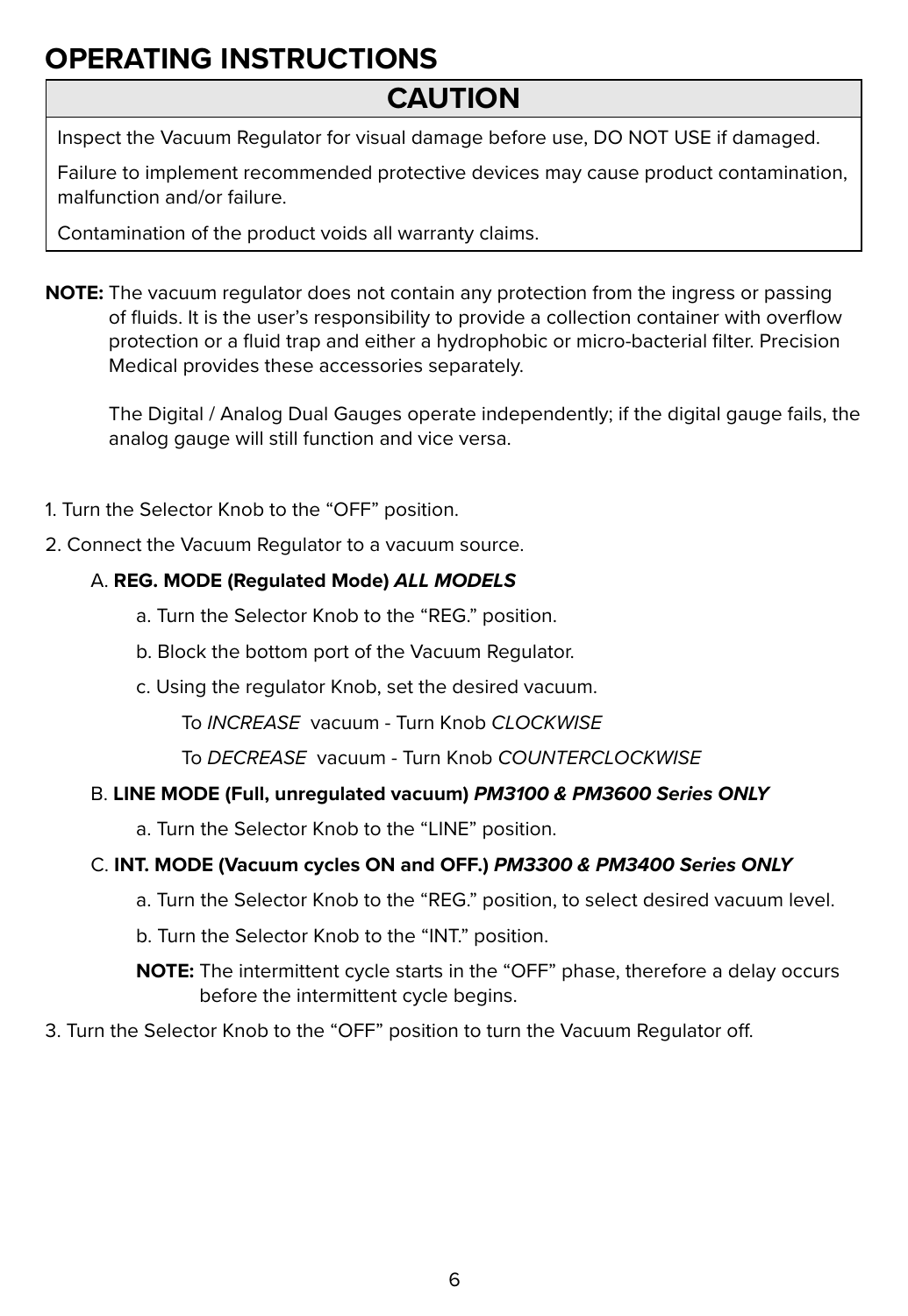### **AWARNING**

When turning the Vacuum Regulator to "REG." from "LINE" or "OFF", the vacuum level will return to its previously regulated setting. Vacuum may be set at improper level fro procedure.

*PM3300 & PM3400 ONLY:* When turning the Vacuum Regulator to "REG." or "INT." from any position, The vacuum level will return to its previously regulated setting.

ALWAYS confirm vacuum setting prior to performing procedure.

The vacuum CAN NOT be regulated when the Selector Knob is set to the "LINE" position.

#### **Full Line Vacuum is present between settings.**

#### **REGULATE MODE**

Turn Selector Knob **fully** clockwise to the regulator mode and confirm vacuum setting before use.

#### **LINE MODE**

Turn Selector Knob **fully** counterclockwise for line vacuum and confirm vacuum setting before use.

# **ACAUTION**

**DO NOT** operate the Vacuum Regulator when the collection canister is "full". This may cause loss of vacuum and damage to the Vacuum Regulator. This will **void the warranty**.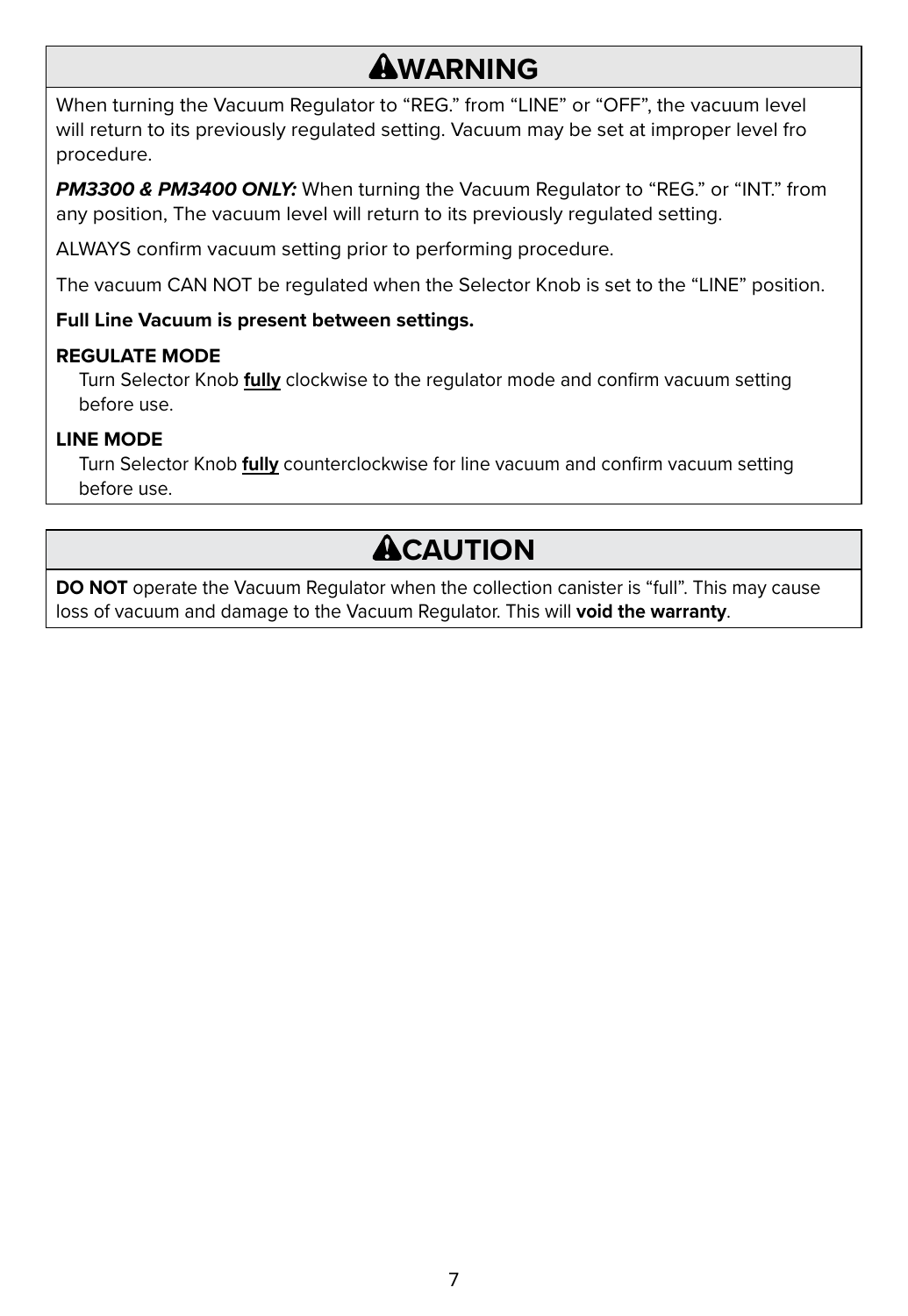### **CONTINUOUS SERIES (PM3000, PM3100, PM3500 & PM3600)**

# **ACAUTION**

Missing or illegible labels must be replaced, contact Precision Medical, Inc.

#### **PARTS DESCRIPTION**



**PARTS LIST** *PM3200 Models: contact Precision Medical, Inc.*

| No.            | <b>Description</b>                   | <b>PM3000</b>          | <b>PM3100</b>             | <b>PM3500</b>  | PM3600    |
|----------------|--------------------------------------|------------------------|---------------------------|----------------|-----------|
| 1              | <b>Housing Assembly</b>              |                        |                           | 1561           |           |
| <u></u>        | Check Valve (Export E)               | <b>NA</b>              |                           | 502230         | <b>NA</b> |
| $\overline{2}$ | Screw                                |                        | 503956 (*505152)          |                | 503956    |
| 3              | Analog Gauge Assembly)               | 503694 (*505163)       |                           | 503826         | 505937    |
|                |                                      |                        |                           | (*505162)      |           |
|                | Analog Gauge Assembly (Export E)     | 503923                 |                           | 504225         |           |
|                | Analog Gauge Assembly (HV)           | 504309                 |                           |                |           |
|                | Analog Gauge Assembly (Export E)(HV) |                        | 506384                    |                | 506555    |
|                | Digital Assembly                     |                        | 505244 (0-200 mmHg)       | 505391         | 505938    |
|                |                                      |                        |                           | $(0-150$ mmHg) |           |
|                | Digital Assembly (HV)                |                        | 505392 (0-300 mmHg)       |                |           |
|                | Digital Assembly (Export E)          | 506036                 |                           | 506034         | 506040    |
|                | Digital Assembly (Export E) (HV      | 506038 (0-300 mmHg)    |                           |                |           |
| 4              | Snubber                              |                        |                           | 1396           |           |
| 5              | 0-ring                               | 1016                   |                           |                |           |
| 6              | Selector Assembly                    | 1563                   | 1564                      | 1563           | 505935    |
| 7              | <b>Selector Ring</b>                 |                        |                           | 502685         |           |
| 8              | Wave Spring Washer                   | 1614<br>1614 (*505154) |                           |                |           |
| 9              | Case Assembly                        | 1565                   | 1566                      | 1565           | 1566      |
| 10             | <b>Regulator Module Assembly</b>     |                        | 1567 (*505164) (**505962) | 1567           | 505962    |
|                |                                      |                        |                           | (*505164)      |           |
| --             | Washer (metal)                       | <b>NA</b>              | <b>NA</b>                 | 502818         | <b>NA</b> |
| --             | Washer (plastic)                     | <b>NA</b>              | <b>NA</b>                 | 503879         | <b>NA</b> |
| 11             | <b>Set Screw</b>                     |                        | 1391<br>(*505158)         |                | 1391      |
| 12             | <b>Control Knob Assembly</b>         |                        | 1568 (*505165)            |                | 1568      |
| 13             | <b>Rear Cover</b>                    |                        |                           | 507769         |           |
| --             | <b>Battery for Digital Assembly</b>  | 8066                   |                           |                |           |

\* **MR Models ONLY** (PM3000MR, PM3100MR & PM3500MR)

**\*\* HV Models ONLY** (PM3000HV & PM3100HV)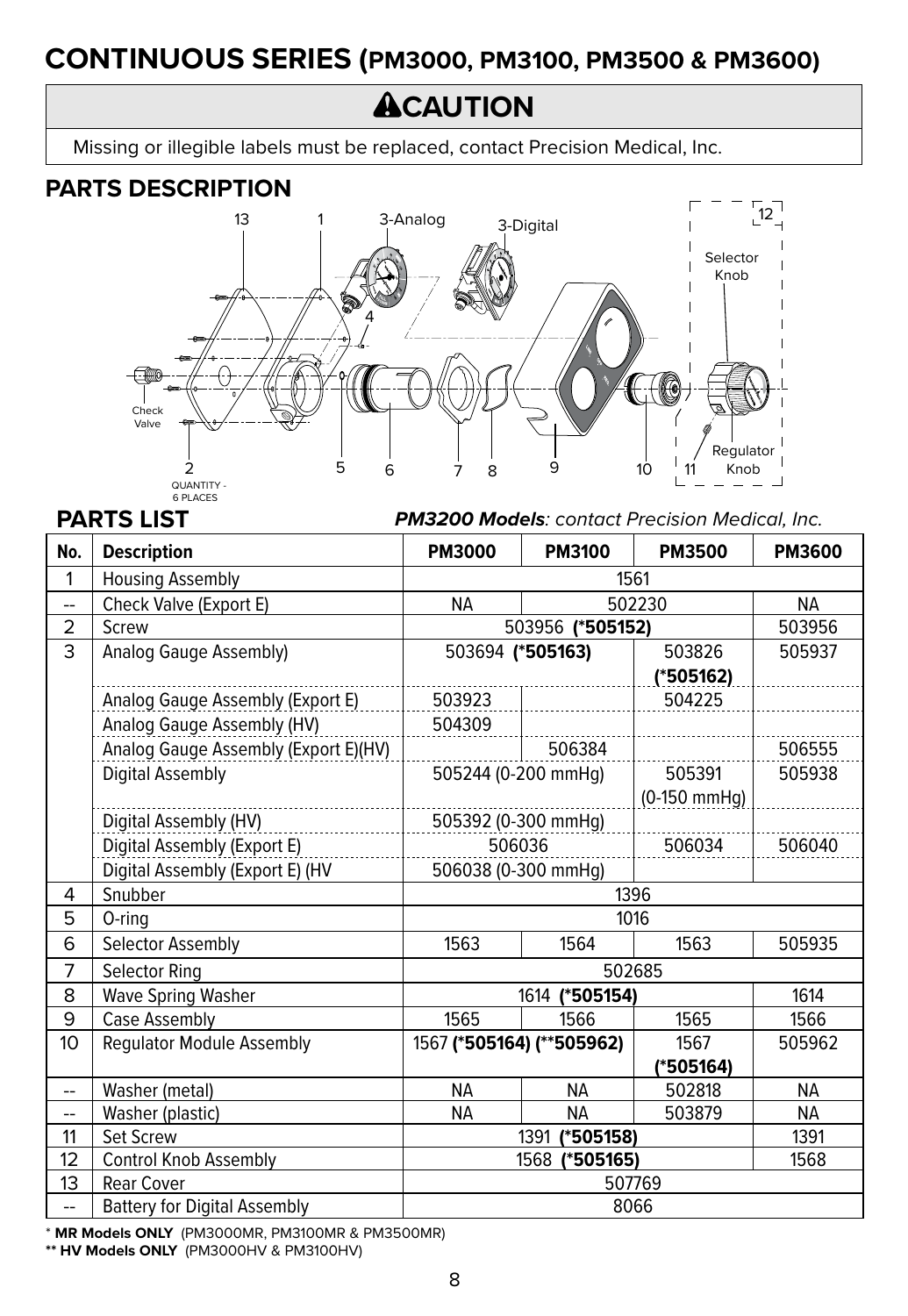| <b>REPAIR KITS</b>             | Analog Part#    | Digital Part#   |
|--------------------------------|-----------------|-----------------|
| PM3000 / PM3000D Vac Reg       | <b>RK6000</b>   | <b>RK6000D</b>  |
| PM3000E / PM3000DE Vac Req     | <b>RK6000E</b>  | <b>RK6000DE</b> |
| PM3000HV / PM3000DHV Vac Req   | <b>RK6000HV</b> | RK6000DHV       |
| PM3000DEHV Vac Reg             | N/A             | RK6000DEHV      |
| PM3100 / PM3100D Vac Reg       | RK6100          | <b>RK6100D</b>  |
| PM3100E / PM3100DE Vac Reg     | <b>RK6100E</b>  | <b>RK6100DE</b> |
| PM3100HV / PM3100DHV Vac Reg   | <b>RK6100HV</b> | RK6100DHV       |
| PM3100EHV / PM3100DEHV Vac Reg | RK6100EHV       | RK6100DEHV      |
| PM3200E Vac Reg                | <b>RK6200E</b>  | N/A             |
| PM3500 / PM3500D Vac Reg       | <b>RK6500</b>   | <b>RK6500D</b>  |
| PM3500E / PM3500DE Vac Req     | <b>RK6500E</b>  | <b>RK6500DE</b> |
| PM3600 / PM3600D Vac Reg       | <b>RK6600</b>   | <b>RK6600D</b>  |
| PM3600E / PM3600DE Vac Req     | <b>RK6600E</b>  | <b>RK6600DE</b> |

*Not all Repair Kits are listed above, contact Precision Medical, Inc. for availability.*

#### **DISASSEMBLY INSTRUCTIONS PM3000, PM3100, PM3500 & PM3600 Series**

(Reference "PARTS DESCRIPTION")

- 1. Loosen the Set Screw (Item# 11) in Selector Knob.
- 2. Pull the Control Knob Assembly (Item# 12) away from case. (The Regulator Module (Item# 10) is threaded onto the Control Knob Assembly.)
- 3. Remove the screws (Item# 2) from the back of the Regulator.
- 4. Separate the Case Assembly (Item# 9) by pulling it away from the Housing Assembly (Item# 1).
- 5. Remove the Selector Assembly (Item# 6) by pulling it away from the Housing Assembly (Item# 1).
- 6. Remove the Gauge Assembly (Item# 3).

#### **ASSEMBLY INSTRUCTIONS**

- 1. To assemble, perform the "DISASSEMBLY INSTRUCTIONS" in reverse order.
	- **NOTE:** Ensure the Selector Assembly is inserted into the control knob assembly with the groove in the 12 o'clock position.

Ensure tabs and slots on various components are properly aligned and engaged when reassembling.

- 2. Lubricate all O-rings and cavities with Vacuum grease (part# 1775) supplied in the Vacuum Regulator Repair Kit.
- 3. Repeat steps 1 through 3 of "OPERATING INSTRUCTIONS".
- 4. Prior to returning Vacuum Regulator to service verify accuracy of gauge.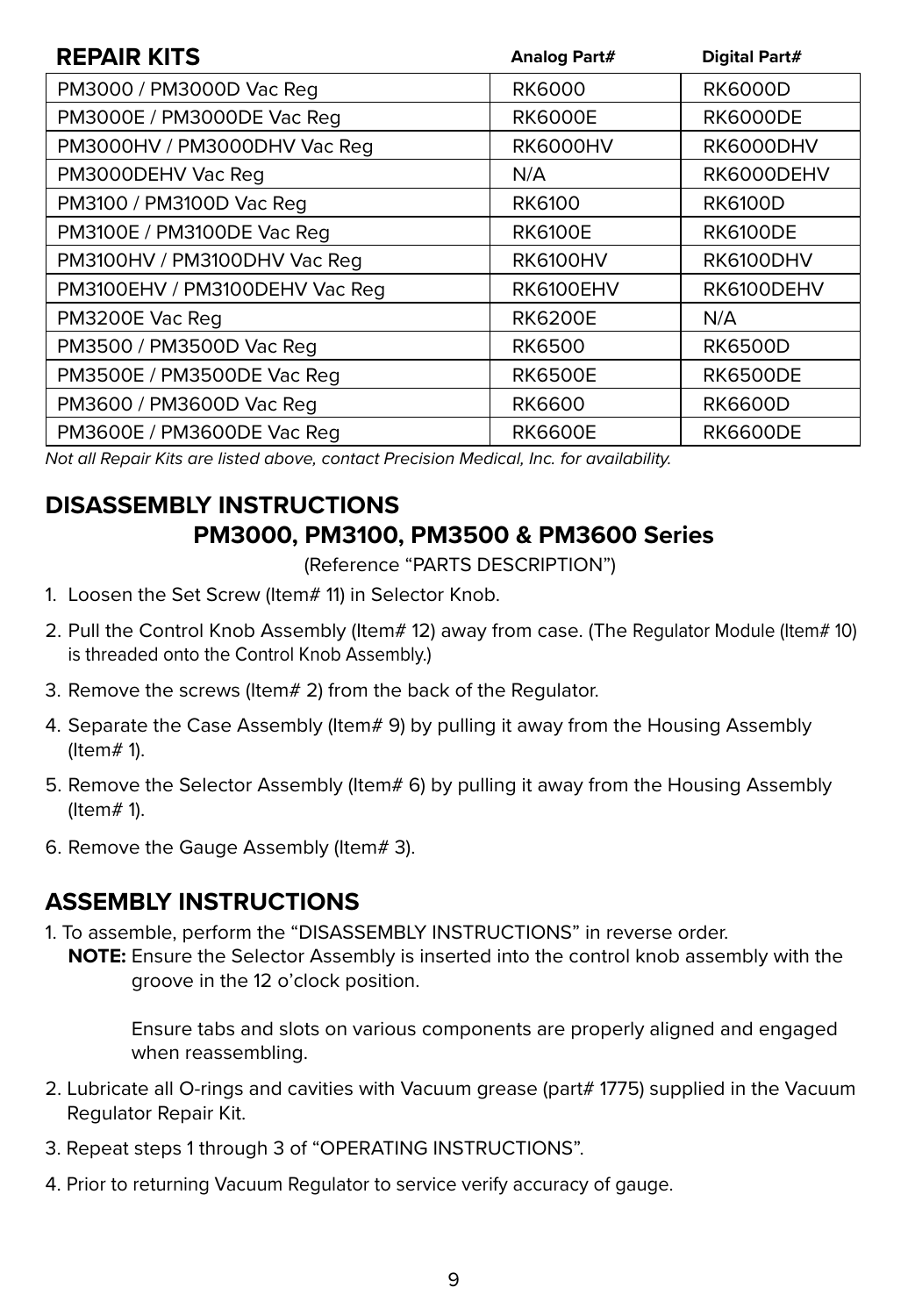# **CONTINUOUS INTERMITTENT SERIES (PM3300 & PM3400)**

# **ACAUTION**

Missing or illegible labels must be replaced, contact Precision Medical, Inc.

#### **PARTS DESCRIPTION**



#### **PARTS LIST**

| No.             | <b>Description</b>                                                                                                                                                                                    | <b>PM3300</b>                                                                                | <b>PM3400</b>                                     |
|-----------------|-------------------------------------------------------------------------------------------------------------------------------------------------------------------------------------------------------|----------------------------------------------------------------------------------------------|---------------------------------------------------|
| 1               | <b>Housing Assembly</b>                                                                                                                                                                               | 502102                                                                                       |                                                   |
| $\overline{2}$  | Screw                                                                                                                                                                                                 | 503956                                                                                       |                                                   |
| 3               | Analog Gauge Assembly<br>Analog Gauge Assembly (Export E)<br>Analog Gauge Assembly (HV)<br>Digital Assembly<br>Digital Assembly (HV)<br>Digital Assembly (Export E)<br>Digital Assembly Export E (HV) | 503694<br>503923<br>504309<br>505244 (0-200 mmHg)<br>505392 (0-300 mmHg)<br>506036<br>506038 | 503826<br>504225<br>505391 (0-150 mmHg)<br>506034 |
| 4               | Snubber                                                                                                                                                                                               | 1396                                                                                         |                                                   |
| 5               | O-ring                                                                                                                                                                                                | 502231                                                                                       |                                                   |
| 6               | Selector Assembly                                                                                                                                                                                     | 1805                                                                                         |                                                   |
| 7               | Index Ring                                                                                                                                                                                            | 502685                                                                                       |                                                   |
| 8               | <b>Wave Spring Washer</b>                                                                                                                                                                             | 1614                                                                                         |                                                   |
| 9               | Case Assembly                                                                                                                                                                                         | 1827                                                                                         |                                                   |
| 10 <sup>2</sup> | Regulator Module Assembly                                                                                                                                                                             | 1567 (*505962)<br>1567                                                                       |                                                   |
| 11              | <b>Set Screw</b>                                                                                                                                                                                      | 1391                                                                                         |                                                   |
| 12              | Control Knob Assembly                                                                                                                                                                                 | 502100                                                                                       |                                                   |
| 13              | <b>Timing Module</b>                                                                                                                                                                                  | 502103                                                                                       |                                                   |
| 14              | Rear Case                                                                                                                                                                                             | 1831                                                                                         |                                                   |

**\* HV MODELS ONLY** (PM3300HV)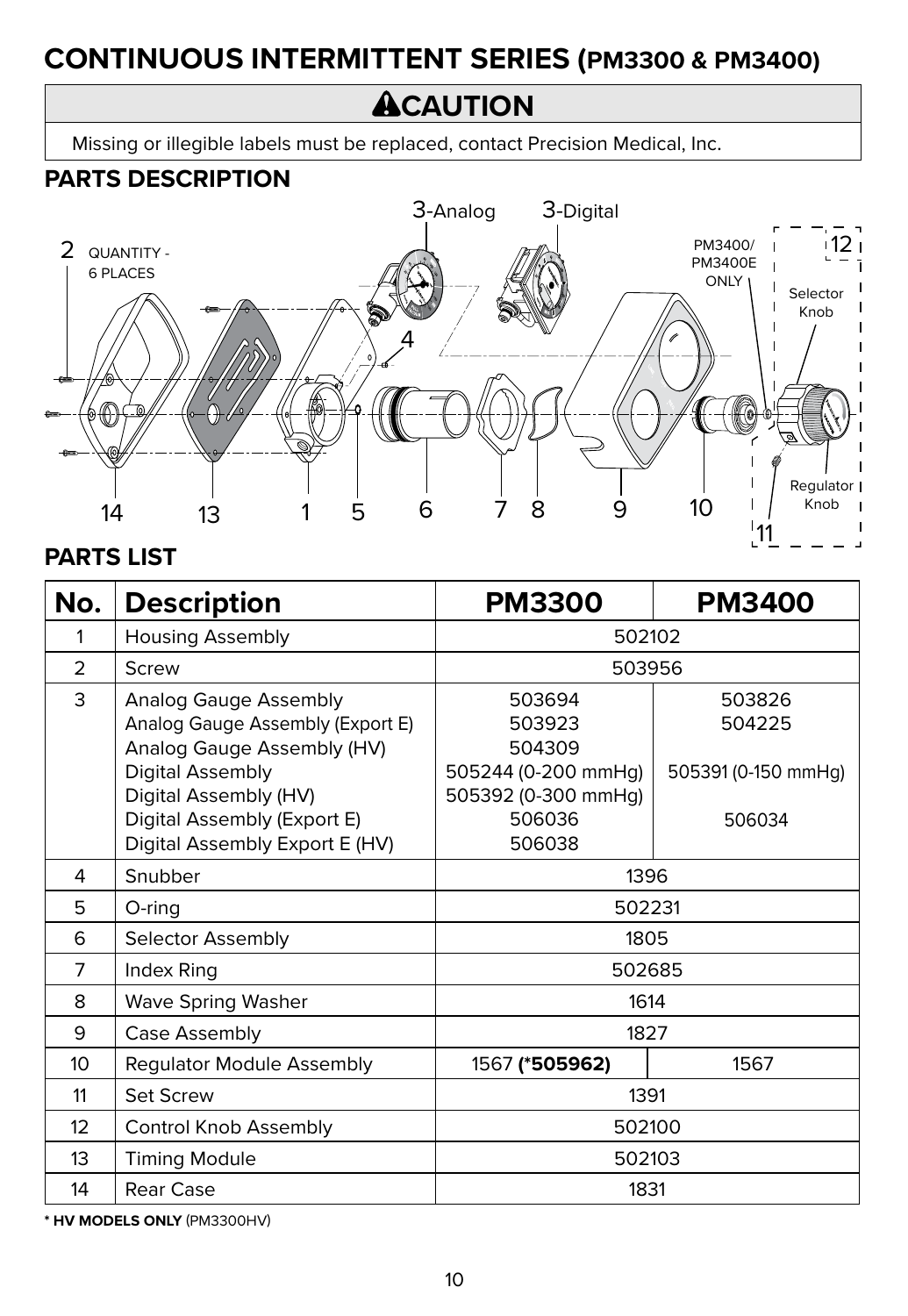#### **REPAIR KITS**

|                                | Analog Part#     | Digital Part#    |
|--------------------------------|------------------|------------------|
| PM3300 / PM3300D Vac Req       | <b>RK6300</b>    | <b>RK6300D</b>   |
| PM3300HV / PM3300DHV Vac Req   | <b>RK6300HV</b>  | <b>RK6300DHV</b> |
| PM3300E / PM3300DE Vac Req     | <b>RK6300E</b>   | <b>RK6300DE</b>  |
| PM3300EHV / PM3300DEHV Vac Req | <b>RK6300EHV</b> | RK6300DEHV       |
| PM3400 / PM3400D Vac Req       | <b>RK6400</b>    | <b>RK6400D</b>   |
| PM3400E / PM3400DE Vac Req     | <b>RK6400E</b>   | <b>RK6400DE</b>  |

# **DISASSEMBLY INSTRUCTIONS**

#### **PM3300 & PM3400 Series**

(Reference "PARTS DESCRIPTION")

- 1. Loosen the Set Screw (Item # 11) in Selector Knob.
- 2. Pull the Control Knob Assembly (Item # 12) away from case. (The Regulator Module (Item # 10) is threaded onto the Control Knob Assembly.)
- 3. Remove the screws (Item # 2) from the back of the product.
- 4. Remove the Rear Case (Item # 14) by pulling away from product.
- 5. Remove screws (Item# 2) from the top of the Timing Module.
- 6. Remove the Timing Module (Item# 13) by pulling away from the Housing Assembly (Item# 1).
- 7. Separate the Case Assembly (Item# 9) by pulling it away from the Housing Assembly (Item# 1).
- 8. Remove the Selector Assembly (Item# 6) by pulling it away from the Housing Assembly (Item# 1).
- 9. Remove the Gauge Assembly (Item# 3).

#### **ASSEMBLY INSTRUCTIONS**

1. To assemble, perform the "DISASSEMBLY INSTRUCTIONS" in reverse order. **NOTE**: Ensure the Selector Assembly is inserted with the groove in the 12 o'clock position.

> Ensure tabs and slots on various components are properly aligned and engaged when reassembling.

- 2. Lubricate all O-rings and cavities with Vacuum grease (part# 1775) supplied in the Vacuum Regulator Repair Kit.
- 3. Repeat steps 1 through 3 of "OPERATING INSTRUCTIONS".
- 4. Prior to returning Vacuum Regulator to service verify accuracy of gauge.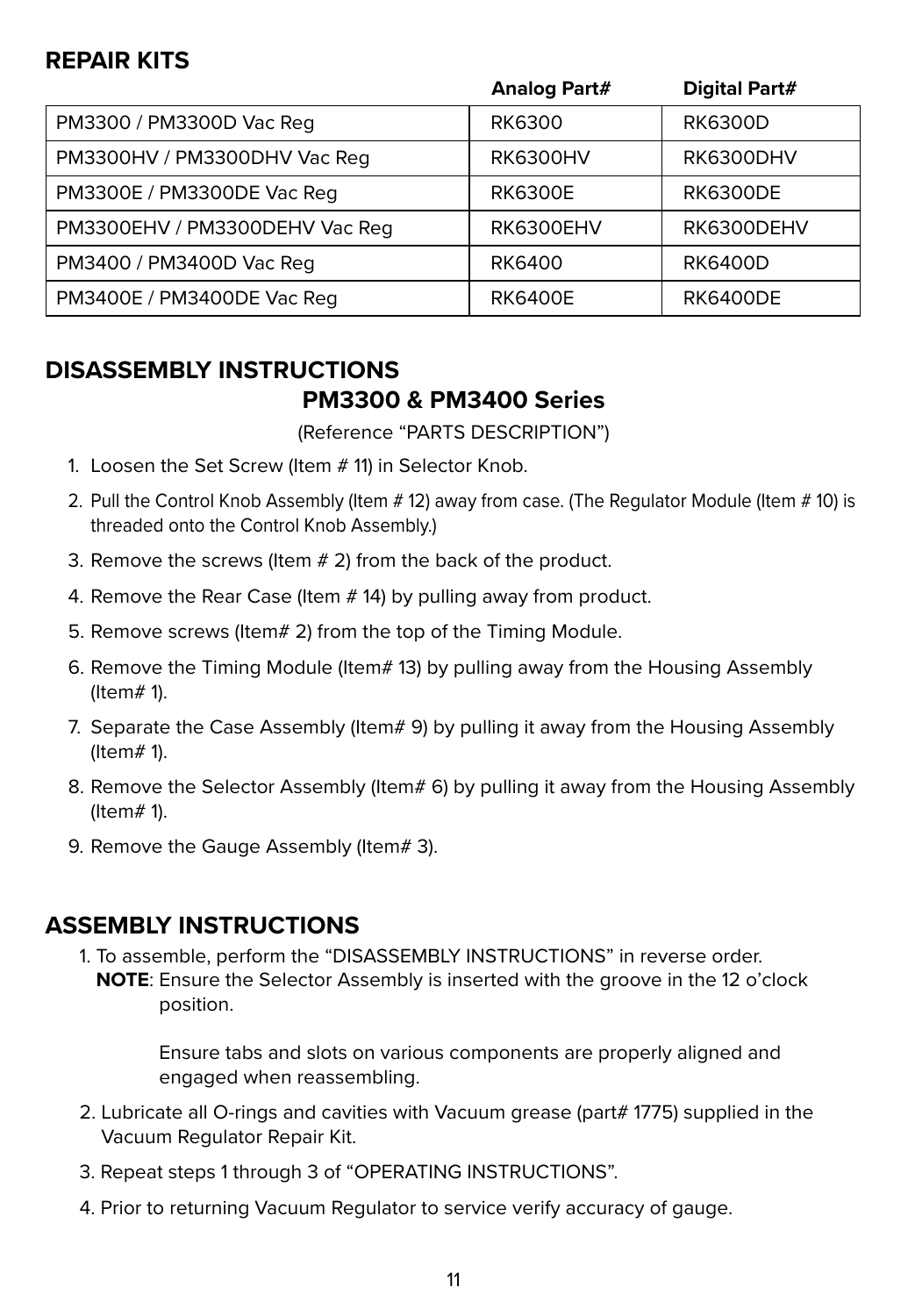### **VACUUM REGULATOR CLEANING ILLUSTRATION**

(See Cleaning/Decontamination Instructions)



# **ACAUTION**

**DO NOT** autoclave or immerse in liquid. This will cause damage to the Vacuum Regulator and will **void the warranty**.

**DO NOT** set the Vacuum Regulator to the "INT"(Intermittent) mode when cleaning. Pulling cleaning fluids thru the Intermittent mode will damage the timing module and void the warranty.

If Vacuum Regulator becomes internally contaminated, warranty is voided, DO NOT send back to Precision Medical, Inc. for repair. Follow your facilities contaminated equipment protocol.

This Vacuum Regulator contains magnetic, ferrous material that may affect the results of an MR.

Be sure all connections are tight and leak free.

Note: MR Conditional models have a MR Conditional label.

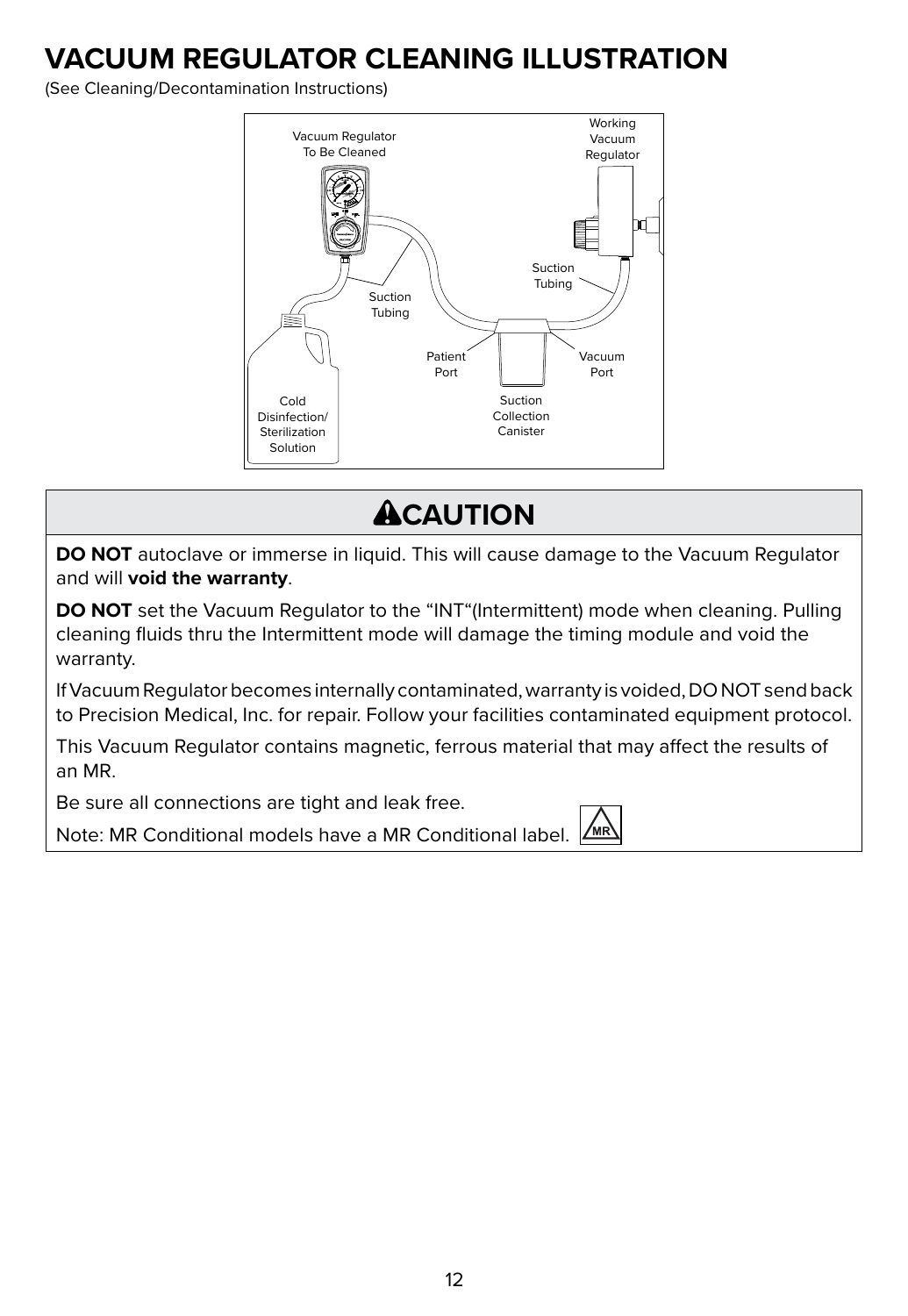### **CLEANING / DECONTAMINATION** (As Needed)

- 1. Attach a working Vacuum Regulator with a continuous regulated mode to a minimum vacuum source of 15 inHg.
- 2. Mix cold disinfection/sterilization solution Cidex OPA or the like according to its manufacturer's directions.
- 3. Connect tubing as shown in Cleaning Illustration on previous page.
- 4. Turn the working Vacuum Regulator on to a continuous regulated mode.
- 5. Adjust the vacuum to a minimum of 120 mmHg.
- 6. Set the Vacuum Regulator to be cleaned to the "REG." mode, and set at 100 mmHg.
- 7. Allow cold disinfection/sterilization solution to pass through and collect in Suction Canister. Procedure should continue for time recommended by the manufacturer of the cold disinfection/sterilization solution for the desired level of disinfection or sterilization.
- 8. Turn the Vacuum Regulator to be cleaned to the "LINE" mode (if applicable).
- 9. Allow remaining cold disinfection/sterilization solution to pass through and collect in Suction Canister.
- 10. Set working Vacuum Regulator to its maximum vacuum setting.
- 11. Thoroughly dry the internal components by drawing maximum vacuum through the Regulator to be cleaned for at least 30 seconds in both "REG." and "LINE" modes (if applicable).
- **NOTE:** If it is not possible to pass cold disinfection/sterilization solution through the Regulator, then the passageways are totally blocked and DISASSEMBLY of the Regulator is required. Be sure to follow your facilities' Bio-hazard protocol.

# **EXTERIOR CLEANING**

- 1. Disconnect all gas connections and equipment before cleaning.
- 2. Clean exterior surfaces using Super Sani-Cloth germicidal disposable wipes. Remove all visible contamination from the external surfaces of the device and its accessories. Be sure to closely inspect and remove contamination from seams and recesses on the device that may trap contaminants. Wipe with clean paper towel to remove debris.
- 3. After all visible contamination is removed; use a second germicidal wipe to thoroughly wet the surfaces of the device and accessories. Allow to remain wet for 4 minutes. Use additional wipes if needed to assure surfaces are wetted continuously for 4 minutes.
- 4. Allow device to air dry completely.
- 5. Visually inspect the device for visible contamination. Repeat cleaning/disinfection process if necessary*.*

# **MAINTENANCE**

Before each use, visually inspect Vacuum Regulator for any sign of damage, DO NOT USE if damaged.

# **RETURNS**

Returned products require a Returned Goods Authorization (RGA) number, contact Precision Medical, Inc. All returns must be packaged in sealed containers to prevent damage. Precision Medical, Inc. will not be responsible for goods damaged in transit. Refer to Precision Medical, Inc. Return Policy available on the internet: www.precisionmedical.com.

**Note:** Federal Law prohibits shipping of bio-hazard materials via U.S. mail.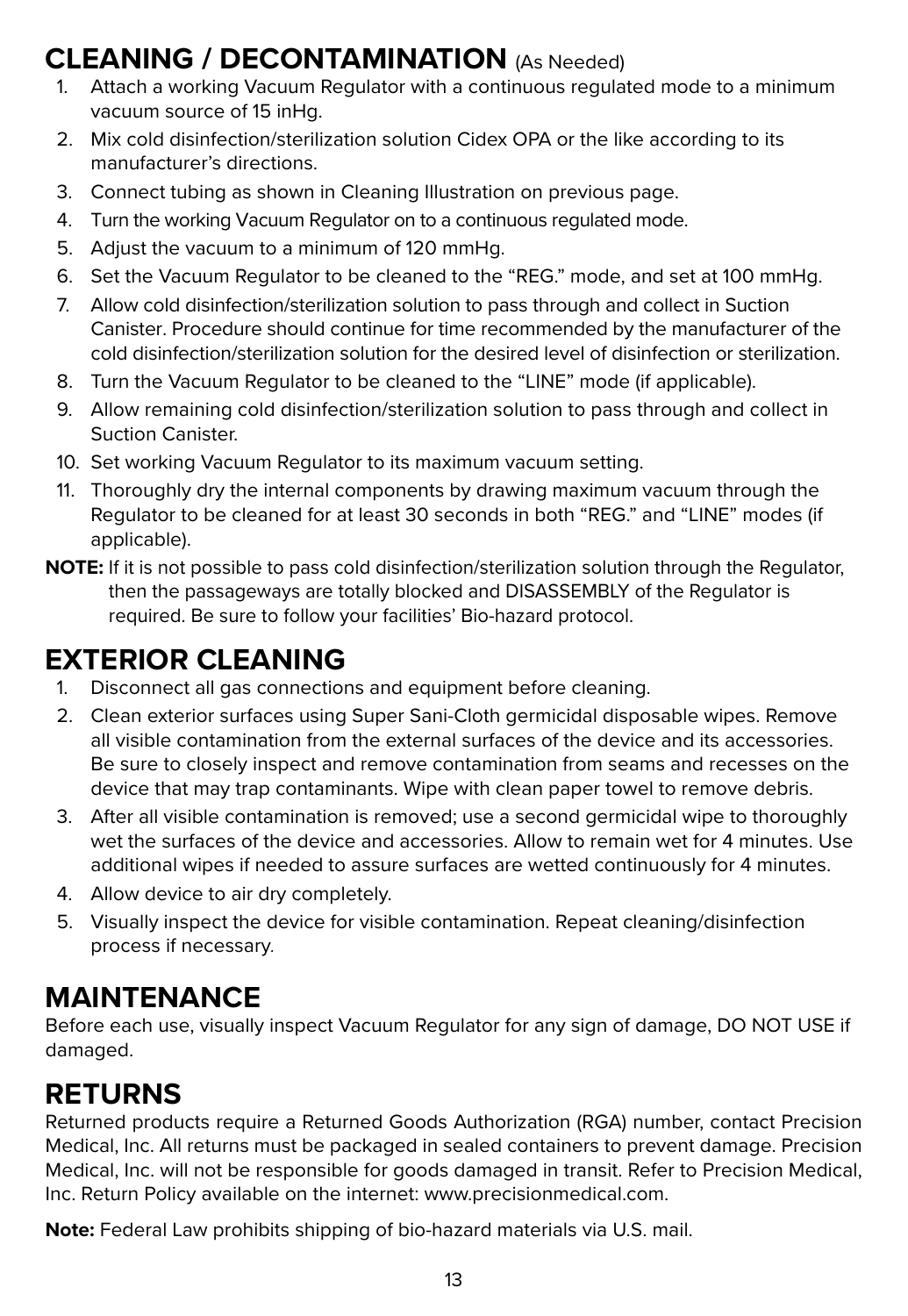# **DISPOSAL INSTRUCTIONS**



Dispose of the *Vacuum Regulators* in accordance with local regulations. **Please Recycle**

#### **AWARNING**

Bio-hazardous devices should be disposed of properly.

### **TROUBLESHOOTING**

If the *Preset Vacuum Regulator* fails to function, consult the Troubleshooting Table below. If problem cannot be solved, consult your Provider.

| Problem                                                                | <b>Probable Cause</b>                                                                                   | Remedy                                                                                                                                                                           |
|------------------------------------------------------------------------|---------------------------------------------------------------------------------------------------------|----------------------------------------------------------------------------------------------------------------------------------------------------------------------------------|
| No vacuum at bottom<br>port (gauge at zero)                            | 1. Regulator turned "OFF"<br>2. Loose connection<br>3. No vacuum to Regulator<br>4. Clogged vacuum Port | 1. Turn white Selector Knob to<br>"REG." mode. Adjust gray<br>Preset Knob<br>2. Tighten connection<br>3. Connect to a known<br>working vacuum source<br>4. Disassemble and clean |
| No vacuum at bottom<br>port (gauge showing<br>vacuum)                  | Clogged Regulator                                                                                       | Disassemble and clean                                                                                                                                                            |
| Vacuum at bottom port (No<br>reading on gauge when<br>port is blocked) | Defective Gauge                                                                                         | Replace Gauge                                                                                                                                                                    |
| Gauge will not return to<br>zero                                       | 1. Clogged Snubber<br>2. Damaged Regulator<br>Module<br>3. Defective Gauge                              | 1. Replace Snubber<br>2. Replace Regulator Module<br>3. Replace Gauge                                                                                                            |
| <b>Vacuum Regulation</b><br>erratic                                    | 1. Dirty Regulator Module<br>2. Defective Regulator<br>Module                                           | 1. Disassemble, clean and<br>lubricate O-ring<br>2. Replace Module                                                                                                               |
| Stiff movement of white<br><b>Selector Knob</b>                        | Dirty Selector Module cavity<br>or O-rings                                                              | Disassemble, clean casting<br>cavity and lubricate cavity and<br>O-rings                                                                                                         |
| No digital display                                                     | Dead battery                                                                                            | Replace battery                                                                                                                                                                  |
| <b>Intermittent Models ONLY:</b><br>No Intermittent (INT.)<br>cycle    | 1. Improper mode selected<br>2. Defective Timing Module                                                 | 1. Turn Selector Knob to "INT."<br>mode<br>2. Replace Timing Module                                                                                                              |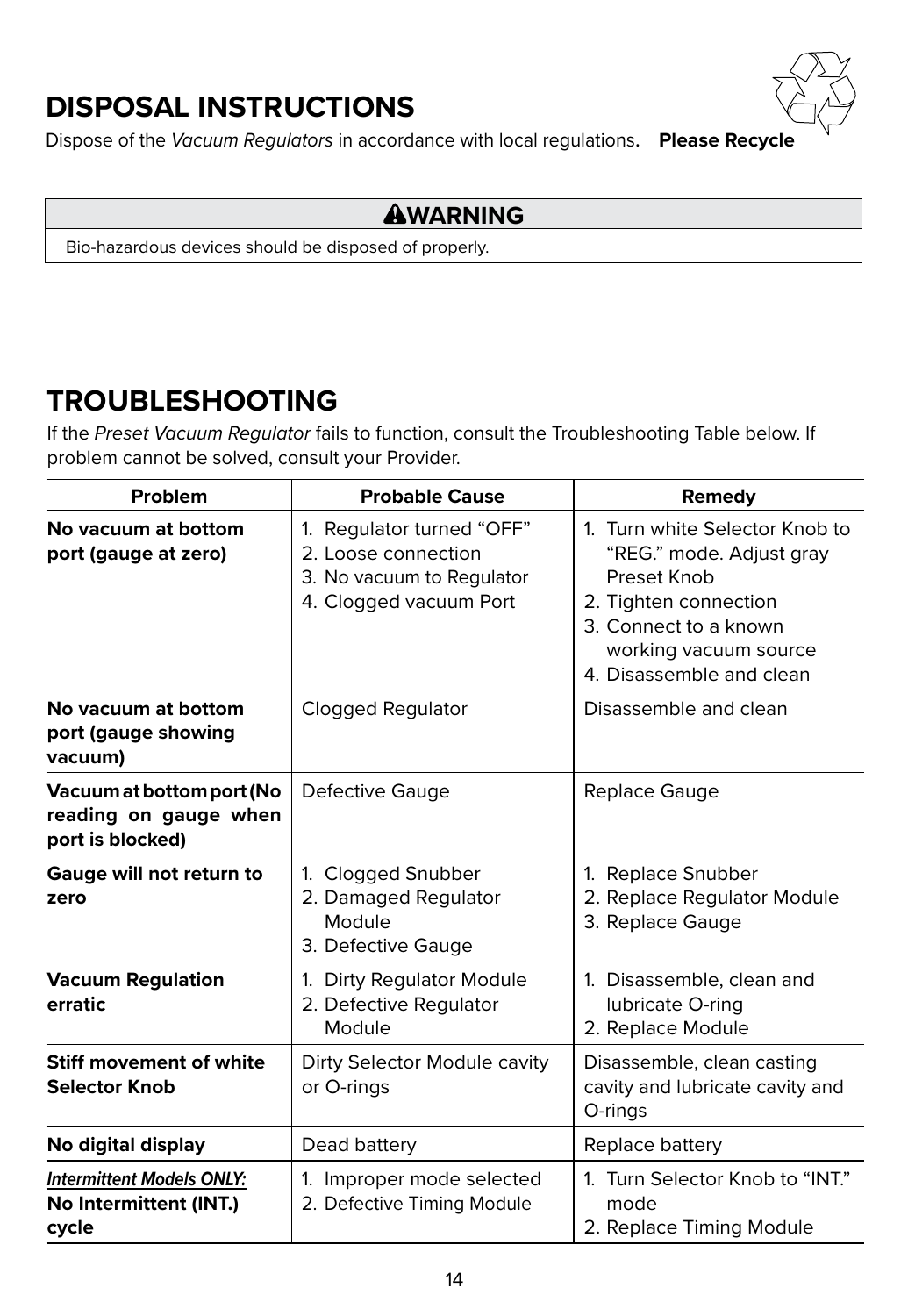#### **Applies to MRI labeled Vacuum Regulators only!**



Indicates the device is MR Conditional and can be used in an MR Environment

**WARNING!** This product may be used near a MR Environment (e.g. in the MR System room near the scanner). It should not be utilized directly inside of the MR System (e.g. inside of the bore of the scanner). The device must be securely attached to a wall Gas Outlet.

- This information must be kept with the device.
- MR Conditional with 1.5T MR systems.
- Service must be performed by qualified personnel.
- Vacuum Regulators must be kept to manufacturing specifications.
- Fittings must be kept MR conditional if serviced or replaced.
- MRI manufactures guidelines supersedes this information
- Consult MRI Manufacture if used with an Open MRI.

#### **LIMITED WARRANTY AND LIMITATION OF LIABILITY**

Precision Medical, Inc. warrants that the Medical Vacuum Regulator (the Product) will be free of defects in workmanship and/or material for the following period:

Ten (10) years from date of shipment.

Should any failure to conform to this warranty appear within the applicable period, Precision Medical, Inc. shall, upon written notification thereof and substantiation that the goods have been stored, installed, maintained and operated in accordance with Precision Medical, Inc.'s instructions and standard industry practice, and that no modifications, substitutions, or alterations have been made to the goods, correct such defect by suitable repair or replacement at its own expense.

#### ORAL STATEMENTS DO NOT CONSTITUTE WARRANTIES.

The representative of Precision Medical, Inc. or any retailers are not authorized to make oral warranties about the merchandise described in this contract, and any such statements shall not be relied upon and are not part of the contract for sale. Thus, this writing is a final, complete and exclusive statement of the terms of that contract.

THIS WARRANTY IS EXCLUSIVE AND IS IN LIEU OF ANY WARRANTY OF MERCHANTABILITY, FITNESS FOR A PARTICULAR PURPOSE OR OTHER WARRANTY OF QUALITY, WHETHER EXPRESS OR IMPLIED.

Precision Medical, Inc. shall not under any circumstances be liable for special, incidental or consequential damages including but not limited to lost profits, lost sales, or injury to person or property. Correction of nonconformities as provided above shall constitute fulfillment of all liabilities of Precision Medical, Inc. whether based on contract, negligence, strict tort or otherwise. Precision Medical, Inc. reserves the right to discontinue manufacture of any product or change product materials, designs, or specifications without notice.

Precision Medical, Inc. reserves the right to correct clerical or typographical errors without penalty.